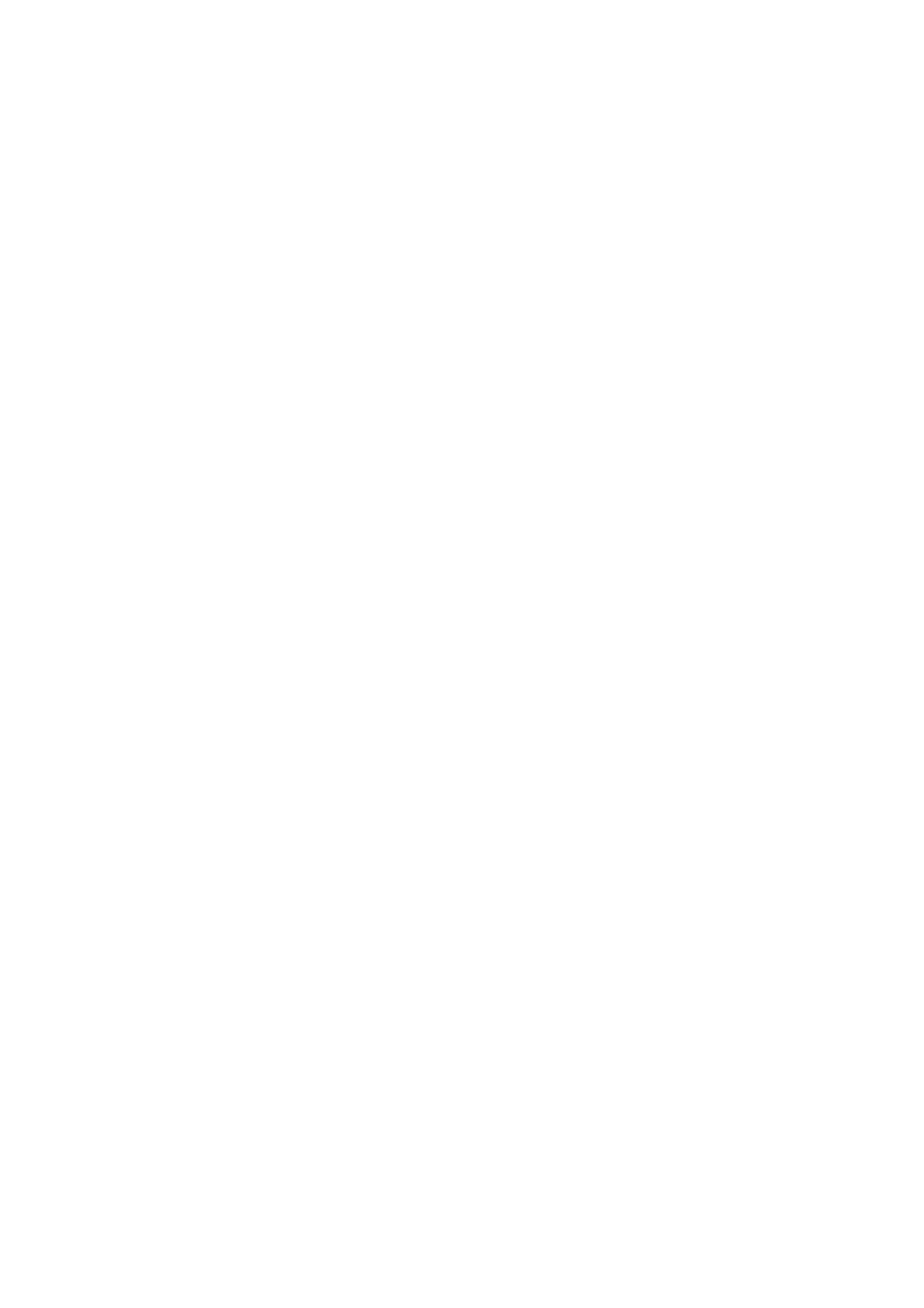#### **ORGANISATION FOR ECONOMIC CO-OPERATION AND DEVELOPMENT**

 Pursuant to Article 1 of the Convention signed in Paris on 14th December 1960, and which came into force on 30th September 1961, the Organisation for Economic Co-operation and Development (OECD) shall promote policies designed:

- − to achieve the highest sustainable economic growth and employment and a rising standard of living in member countries, while maintaining financial stability, and thus to contribute to the development of the world economy;
- − to contribute to sound economic expansion in member as well as non-member countries in the process of economic development; and
- − to contribute to the expansion of world trade on a multilateral, non-discriminatory basis in accordance with international obligations.

 The original member countries of the OECD are Austria, Belgium, Canada, Denmark, France, Germany, Greece, Iceland, Ireland, Italy, Luxembourg, the Netherlands, Norway, Portugal, Spain, Sweden, Switzerland, Turkey, the United Kingdom and the United States. The following countries became members subsequently through accession at the dates indicated hereafter: Japan (28th April 1964), Finland (28th January 1969), Australia (7th June 1971), New Zealand (29th May 1973), Mexico (18th May 1994), the Czech Republic (21st December 1995), Hungary (7th May 1996), Poland (22nd November 1996), Korea (12th December 1996) and the Slovak Republic (14 December 2000). The Commission of the European Communities takes part in the work of the OECD (Article 13 of the OECD Convention).

#### **NUCLEAR ENERGY AGENCY**

 The OECD Nuclear Energy Agency (NEA) was established on 1st February 1958 under the name of the OEEC European Nuclear Energy Agency. It received its present designation on 20th April 1972, when Japan became its first non-European full member. NEA membership today consists of 28 OECD member countries: Australia, Austria, Belgium, Canada, the Czech Republic, Denmark, Finland, France, Germany, Greece, Hungary, Iceland, Ireland, Italy, Japan, Luxembourg, Mexico, the Netherlands, Norway, Portugal, Republic of Korea, the Slovak Republic, Spain, Sweden, Switzerland, Turkey, the United Kingdom and the United States. The Commission of the European Communities also takes part in the work of the Agency.

The mission of the NEA is:

- − to assist its member countries in maintaining and further developing, through international cooperation, the scientific, technological and legal bases required for a safe, environmentally friendly and economical use of nuclear energy for peaceful purposes, as well as
- − to provide authoritative assessments and to forge common understandings on key issues, as input to government decisions on nuclear energy policy and to broader OECD policy analyses in areas such as energy and sustainable development.

 Specific areas of competence of the NEA include safety and regulation of nuclear activities, radioactive waste management, radiological protection, nuclear science, economic and technical analyses of the nuclear fuel cycle, nuclear law and liability, and public information. The NEA Data Bank provides nuclear data and computer program services for participating countries.

In these and related tasks, the NEA works in close collaboration with the International Atomic Energy Agency in Vienna, with which it has a Co-operation Agreement, as well as with other international organisations in the nuclear field.

#### *©* **OECD 2004**

Permission to reproduce a portion of this work for non-commercial purposes or classroom use should be obtained through the Centre français d'exploitation du droit de copie (CCF), 20, rue des Grands-Augustins, 75006 Paris, France, Tel. (33-1) 44 07 47 70, Fax (33-1) 46 34 67 19, for every country except the United States. In the United States permission should be obtained through the Copyright Clearance Center, Customer Service, (508)750-8400, 222 Rosewood Drive, Danvers, MA 01923, USA, or CCC Online: http://www.copyright.com/. All other applications for permission to reproduce or translate all or part of this book should be made to OECD Publications, 2, rue André-Pascal, 75775 Paris Cedex 16, France.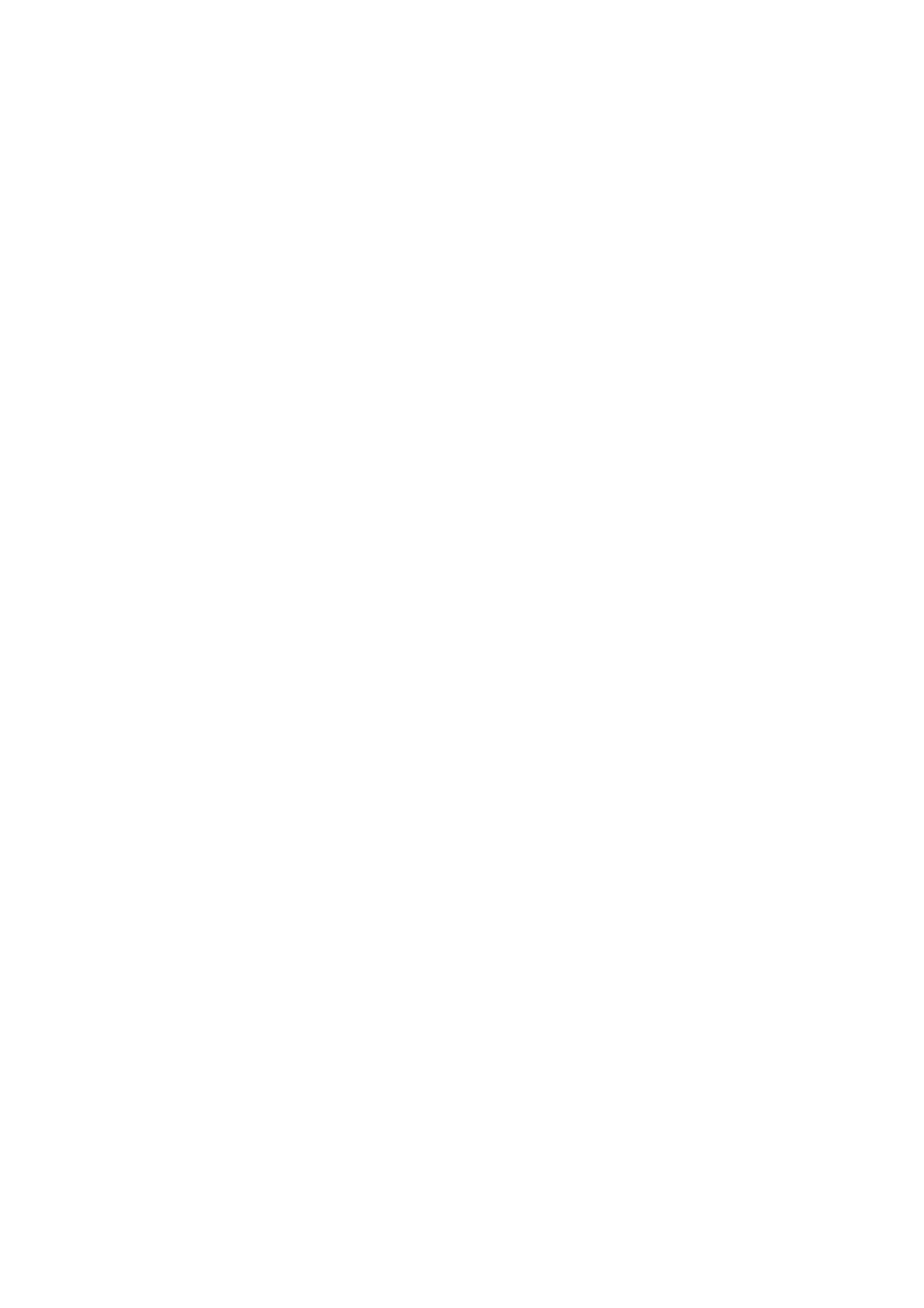# **COMMITTEE ON THE SAFETY OF NUCLEAR INSTALLATIONS**

The Committee on the Safety of Nuclear Installations (CSNI) of the OECD Nuclear Energy Agency (NEA) is an international committee made up of senior scientists and engineers. It was set up in 1973 to develop and co-ordinate the activities of the Nuclear Energy Agency concerning the technical aspects of the design, construction and operation of nuclear installations insofar as they affect the safety of such installations. The Committee's purpose is to foster international co-operation in nuclear safety among the OECD Member countries.

The CSNI constitutes a forum for the exchange of technical information and for collaboration between organizations, which can contribute, from their respective backgrounds in research, development, engineering or regulation, to these activities and to the definition of the programme of work. It also reviews the state of knowledge on selected topics on nuclear safety technology and safety assessment, including operating experience. It initiates and conducts programmes identified by these reviews and assessments in order to overcome discrepancies, develop improvements and reach international consensus on technical issues of common interest. It promotes the co-ordination of work in different Member countries including the establishment of co-operative research projects and assists in the feedback of the results to participating organizations. Full use is also made of traditional methods of co-operation, such as information exchanges, establishment of working groups, and organisation of conferences and specialist meetings.

The greater part of the CSNI's current programme is concerned with the technology of water reactors. The principal areas covered are operating experience and the human factor, reactor coolant system behaviour, various aspects of reactor component integrity, the phenomenology of radioactive releases in reactor accidents and their confinement, containment performance, risk assessment, and severe accidents. The Committee also studies the safety of the nuclear fuel cycle, conducts periodic surveys of the reactor safety research programmes and operates an international mechanism for exchanging reports on safety related nuclear power plant accidents.

In implementing its programme, the CSNI establishes co-operative mechanisms with NEA's Committee on Nuclear Regulatory Activities (CNRA), responsible for the activities of the Agency concerning the regulation, licensing and inspection of nuclear installations with regard to safety. It also co-operates with NEA's Committee on Radiation Protection and Public Health and NEA's Radioactive Waste Management Committee on matters of common interest.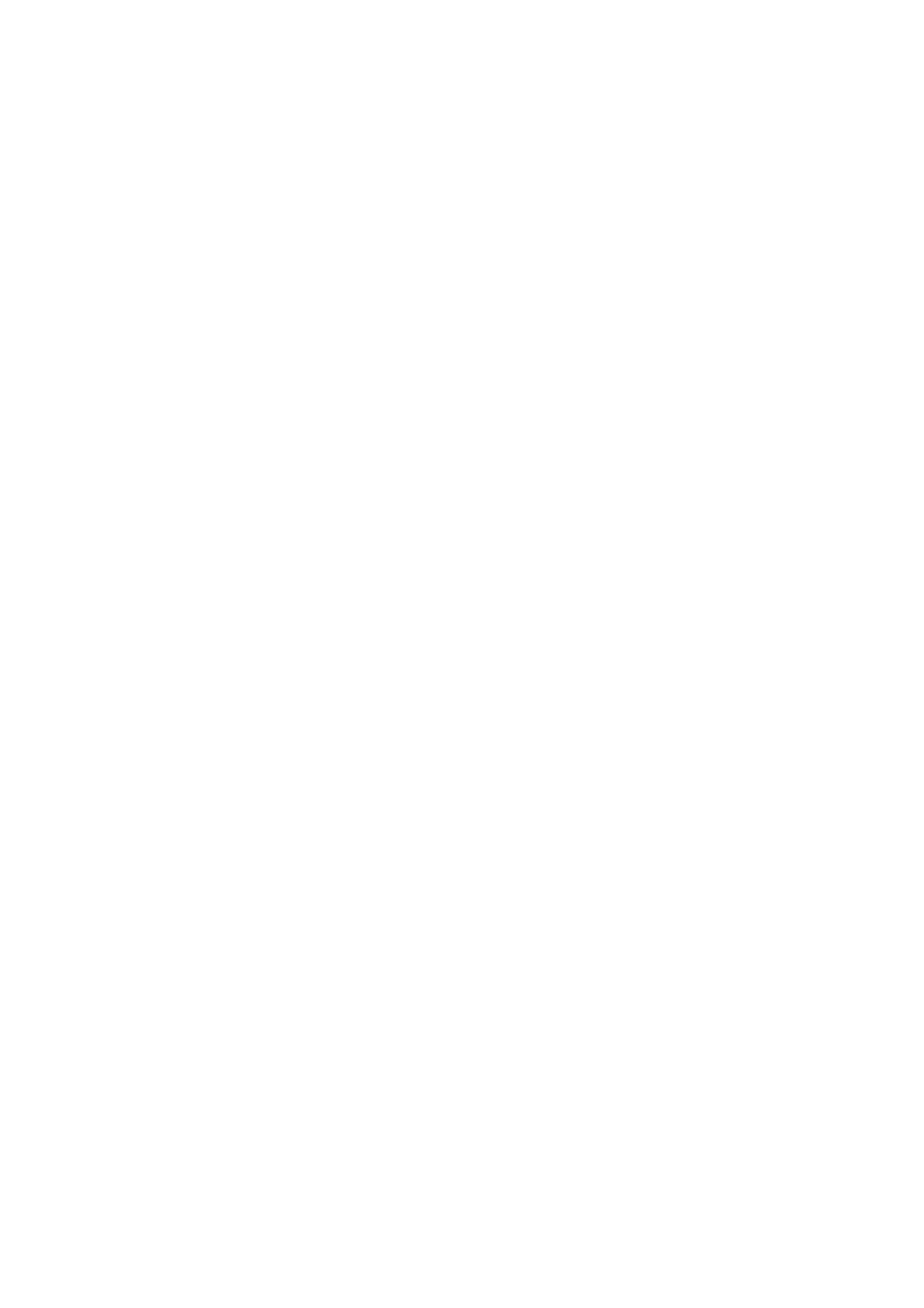### **FOREWORD**

In the report "*Nuclear Safety Research in OECD Countries: Summary Report of Major Facilities and Programmes at Risk.*" published by the NEA/CSNI Senior Group of Experts on Nuclear Safety Research Facilities and Programmes (SESAR/FAP), facilities for earthquake engineering were not pointed out as facilities at risk due to their large numbers. The recommendations of the SESAR group were: in the short term to promote data exchange, including earthquake observation data, and in the longer term to monitor status and identify opportunities for co-operative programmes using large shaking tables.

The first recommendation is addressed by the CSNI Working Group on the Integrity of Components and Structures (IAGE) through its expert group on the seismic behaviour of components and structures.

The latter recommendations led the IAGE Working Group to prepare this report listing large facilities available worldwide having testing facilities relevant to nuclear industry and having associated knowledge/competencies. The report concludes that there are sufficient testing capabilities throughout the world. The situation is not the same if regions are considered individually. New techniques under development may also help in using existing smaller size tables to test large components/structures.

This product might be used by the CSNI, National Organizations and utilities to identify laboratories having testing facilities relevant to nuclear industry and having associated knowledge/competencies. Ultimately co-operative programmes could be set up on an international or multi-lateral basis.

The complete list of CSNI reports and the text of reports from 1993 onwards is available on http://www.nea.fr/html/nsd/docs/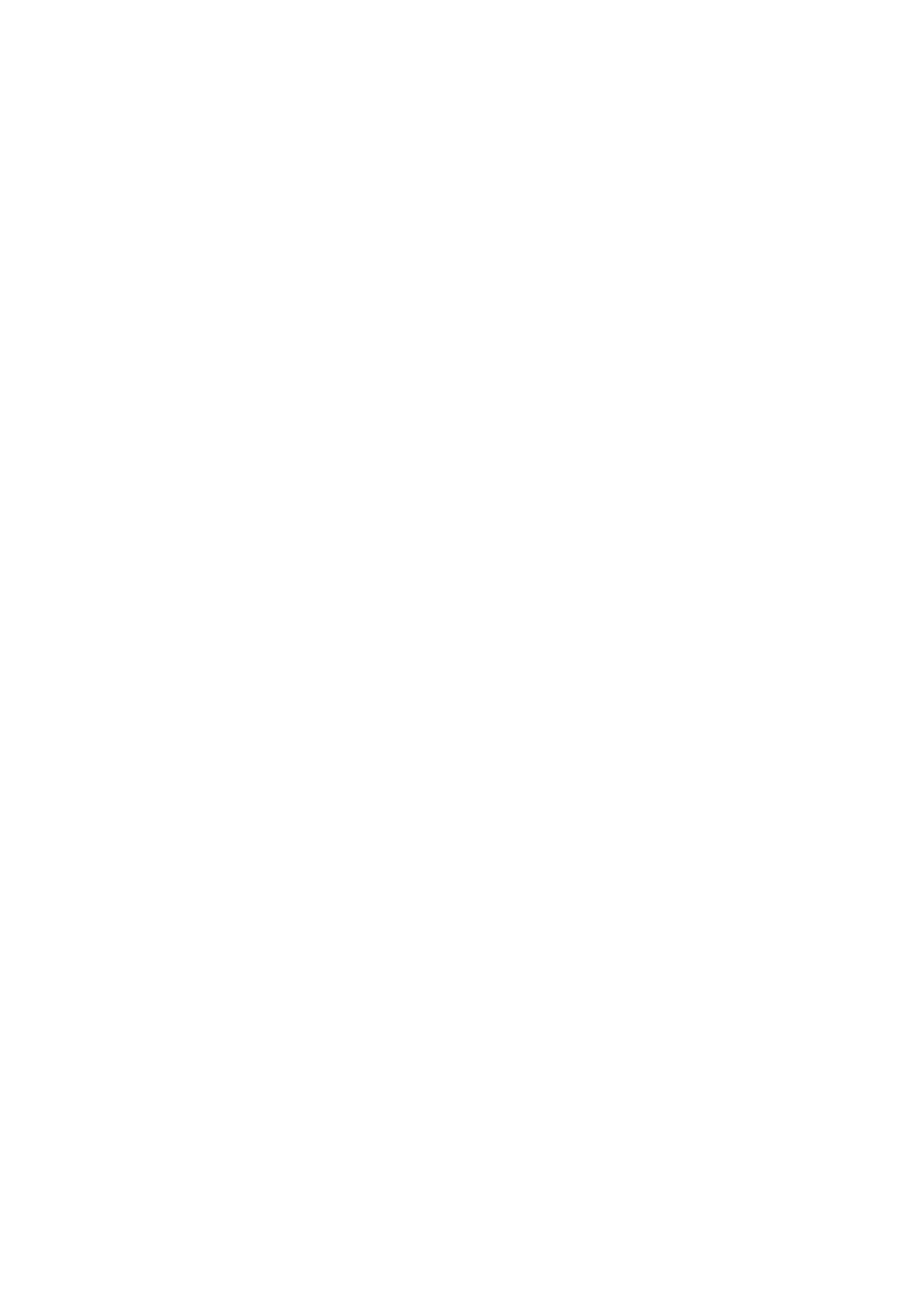# **ACKNOWLEDGEMENT**

Gratitude is expressed to Dr Vito Renda (EC), Dr Andrew Murphy (USNRC, USA) and Mr Pierre Sollogoub (CEA, FR), chairman of the CSNI/IAGE<sup>\*</sup> sub-group on the Seismic Behavior of Structures and Components for collecting information and preparing this report.

Gratitude is also expressed to official delegates of the CSNI/IAGE sub-group on the Seismic Behavior of Structures and Components whose contributions helped in building an international review on the topic.

The authors would like to acknowledge the work done by the US National Science Foundation through the Network for Earthquake Engineering Simulation (NEES) compiling and making available a directory of International Earthquake Engineering Research Facilities which served as a basis for the work presented here.

 $\overline{a}$ 

<sup>♣</sup> Integrity and Ageing of Components and Structures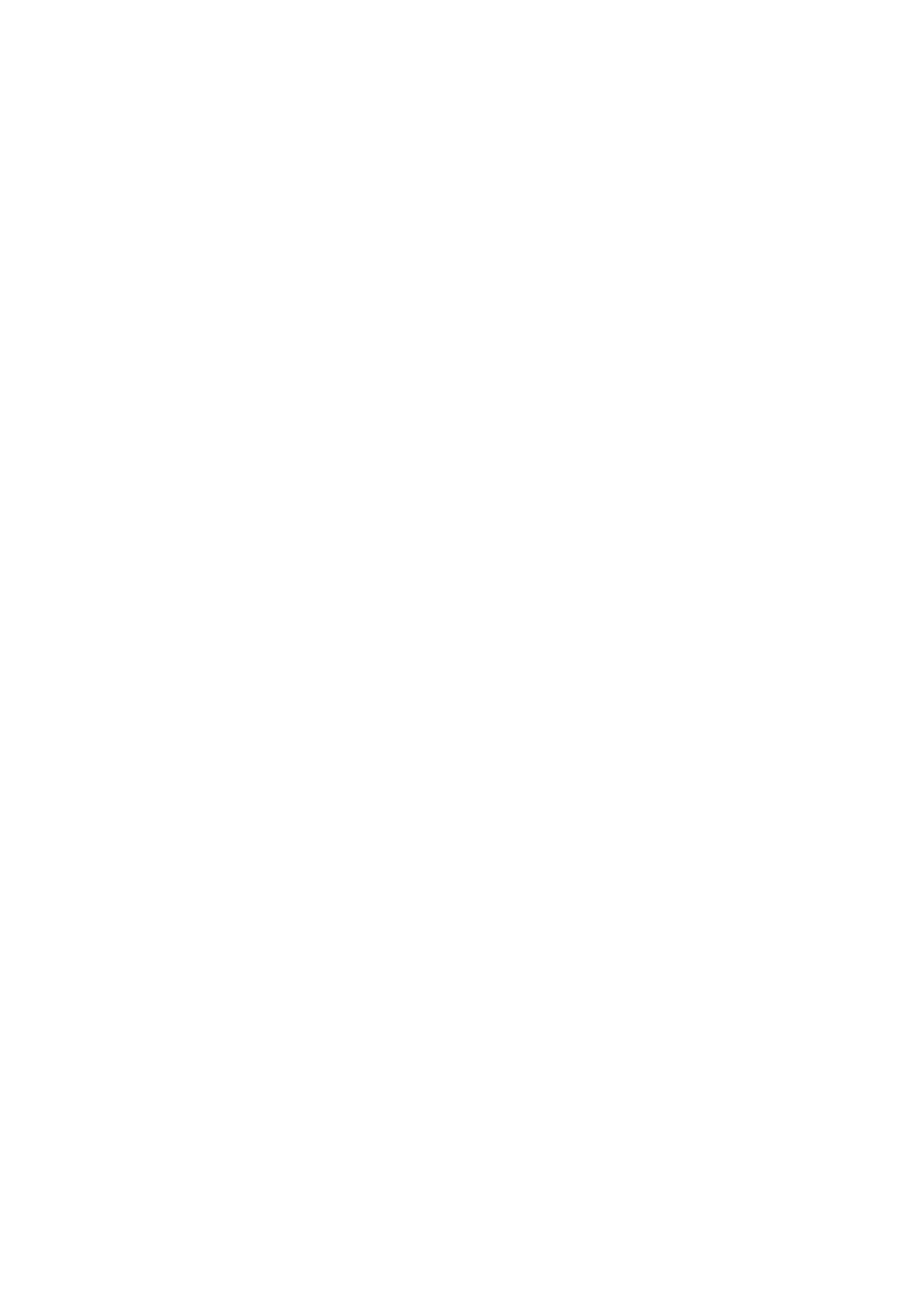# **TABLE OF CONTENTS**

| The USA NSF/NEES Directory of International Earthquake Engineering Research                                                                               |  |
|-----------------------------------------------------------------------------------------------------------------------------------------------------------|--|
|                                                                                                                                                           |  |
|                                                                                                                                                           |  |
|                                                                                                                                                           |  |
|                                                                                                                                                           |  |
|                                                                                                                                                           |  |
|                                                                                                                                                           |  |
| Table 1: Shaking Tables per Continent, Payload and Degree of Freedom  19<br>Table 2: Reaction Walls (RW) per Continent, RW Hight and Strong Floor Area 21 |  |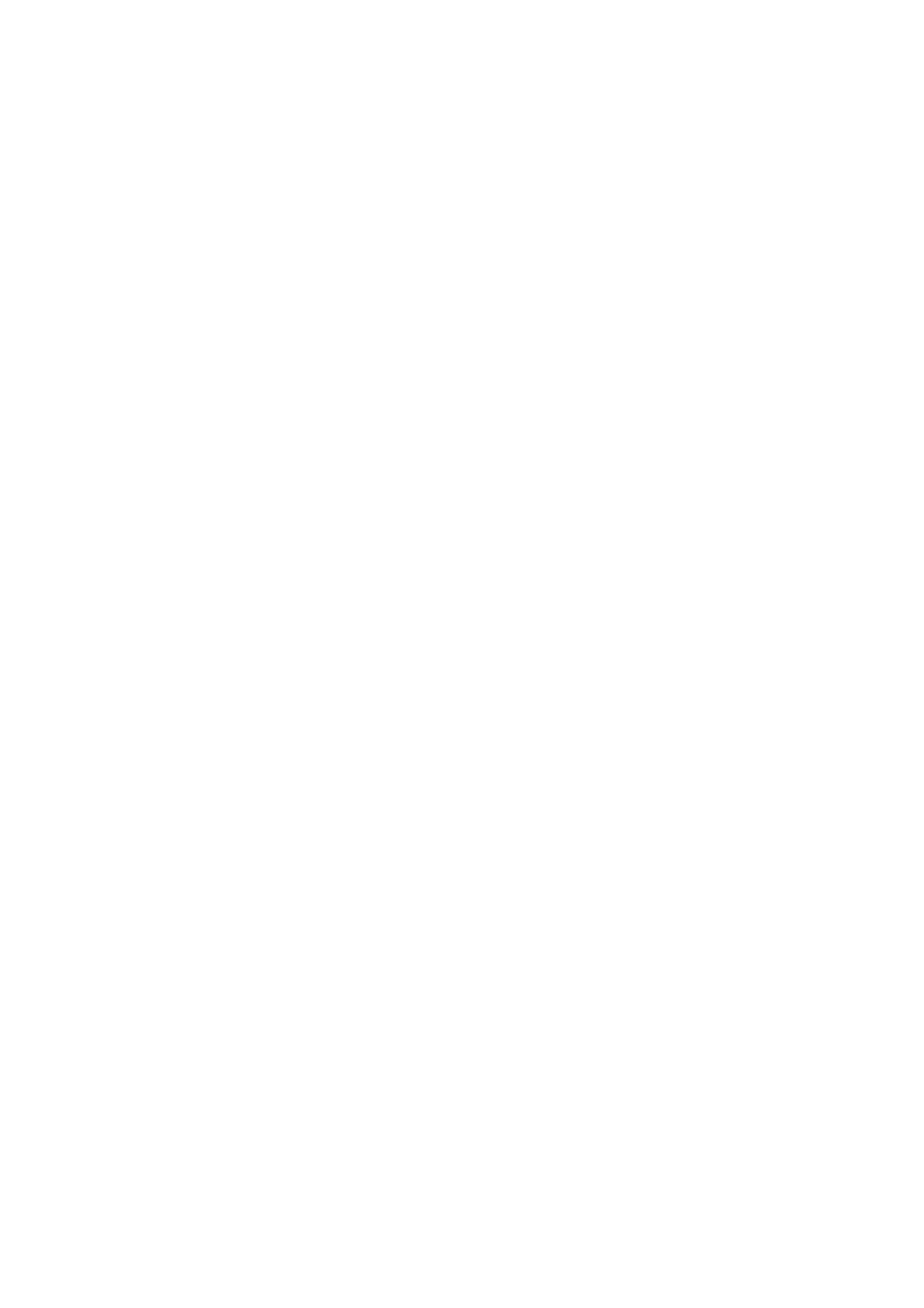# **INTRODUCTION**

In 2001, the CSNI published a report prepared by a senior expert group "Report on facilities and programmes (SESAR/FAP): major facilities and programmes at risk"1.

The CSNI has expressed concern that dwindling budgets and support as well as stagnant or even reducing programmes may lead to the untimely shut down of large facilities and the breaking up of experienced research teams. This will result in a consequent loss of competence and the reduced capability to deal efficiently and in a timely manner with future safety problems. In addition, research and educational programmes play a key role in attracting training and retaining new talent in nuclear safety. As an expression of these concerns, the following is a statement of the overall goal of the SESAR/FAP activity: "To ensure timely CSNI action is taken, as needed, so that an infrastructure of safety research facilities and programmes is maintained that assures the safe generation of electricity via nuclear power now and in the future."

In the report published by the SESAR/FAP group, facilities for earthquake engineering were not pointed out as facilities at risk due to their large numbers. The recommendations of the SESAR group were: in the short term to promote data exchange, including earthquake observation data, and in the longer term to monitor status and identify opportunities for co-operative programmes using large shaking tables.

The first recommendation is addressed by the CSNI Working Group on the Integrity of Components and Structures (IAGE) through the expert group on the seismic behaviour of components and structures.

The latter recommendations led the IAGE Working Group to first list such large facilities. The product might be used by the CSNI, National Organizations and utilities to identify laboratories having testing facilities relevant to nuclear industry and having associated knowledge/competencies. Ultimately co-operative programmes could be set up on an international or multi-lateral basis.

The IAGE Working Group has been also charged to investigate if and how the significant decrease of investments in research and construction of new nuclear power plants (NPPs) has affected the laboratories for earthquake engineering simulation. The point is to determine if the actual testing capability in the field of earthquake engineering is adequate for the verification of new design standards and guidelines for nuclear power plants and for the seismic re-evaluation of existing nuclear plants and facilities.

The present analysis leads to the conclusion that only Japan is fully equipped for facing the testing needs of large mock-ups. The USA will further improve its significant testing capability through the NSF/NEES programme. Europe has significant potential testing capability although limited to middle-size mock-ups. To further optimize the use of existing facilities or ultimately stress the need for new ones, experimental needs and associated programs following different approaches (global behaviour tests, small size mock-ups and scale effect, substructurizing) should be defined. Currently the USA is making an important effort in this direction through the NSF/NEES initiative while nothing similar actually exists in Europe.

The current document presents the scope, the methods of work and the list of relevant earthquake engineering facilities to support this conclusion.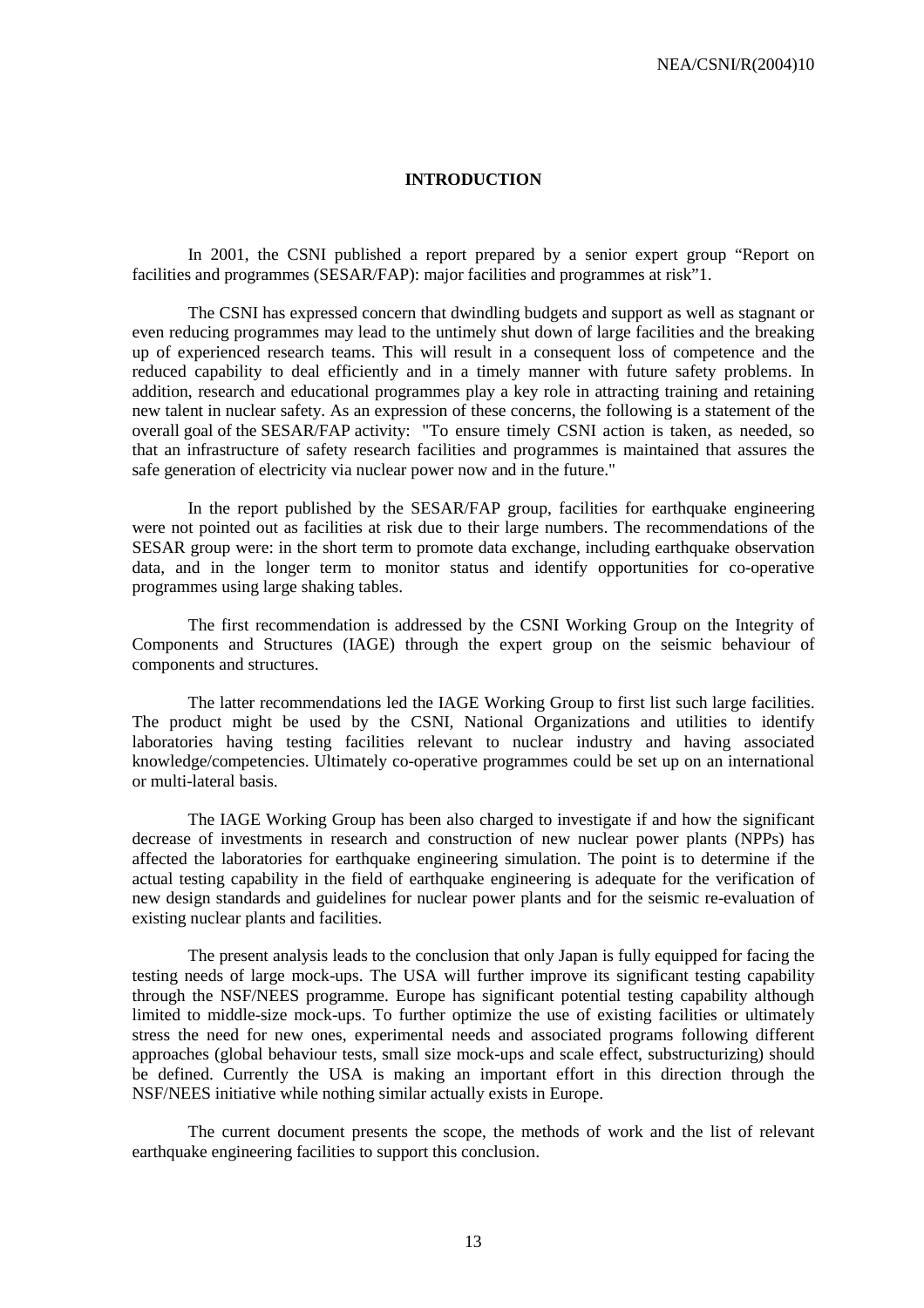# **Scope**

The closure of large facilities may impact the safety of future nuclear installations, and to less extent existing installations, by the lack of seismic qualification of large components and structures. Building new facilities when needs arise in the future may not be an option considering their high cost of construction and the tendency to reduce cost of the generated electrical power. Nevertheless it should be pointed out that the cost of construction of nuclear installations may increase if no large scale tests of important structures/equipments are performed because of the increase of the safety margins necessary to compensate for.

The concern of the CSNI is on large facilities that may need support from the OECD member countries. The scope of the report is thus limited to large shaking tables and reaction walls. Neither smaller tables devoted to seismic qualification of electro-mechanical equipment, nor explosive and centrifugal facilities, tsunami wave basin facilities are included in the report.

# **Method of Work**

An existing list established by the US National Science Foundation (NSF)2 in 2001 was used as a starting point. Only facilities within NEA member countries have been reviewed and the list was completed by IAGE delegates as necessary. The list gives a clear view of the capacities in NEA member countries and its geographical distribution.

# **The Need for Facilities for Earthquake Engineering Simulation**

For a number of years the nuclear industry has been on the sidelines with respect to research and construction of nuclear power plants (NPPs) and other nuclear facilities. Many important laboratories for earthquake engineering simulation have been constructed and operated to support research and structural validation for the development of the civil nuclear energy programme. In the last few years, civil engineering for non-nuclear structures made remarkable advances in particular in the seismic protection of buildings, bridges and industrial plants.

Testing facilities (TF) at large have several different destinations:

- Seismic re-evaluation of NPPs is ongoing in several countries in the frame of life extension management programs. In addition technical areas like near field earthquakes need specific TF experiments with specific skills. In addition, many of the oldest NPPs and some other nuclear facilities are not specifically designed with nuclear codes seismic rules. There is the necessity to perform tests for assessing the safety of such facilities and for designing appropriate upgrading;
- Verification of new guidelines and new designs: In the last ten years, highly populated and densely industrialized regions in the world have been strongly affected by both medium and high magnitude earthquakes. For each significant event, specialists have gathered relevant information with respect to design practice and given expert judgement regarding the nuclear design and the specific needs for codes and standards. If only for the nuclear industry, these indications and design guidelines call for verifications based on experimental testing;
- The assessment of margins for materials (such as concrete beams and slabs, masonry, pipings and others) that may be affected by significant non-linearity under strong loads cannot be obtained by using only numerical analysis; Moreover laboratory tests play a major role in the assessment and in the validation of design guidelines;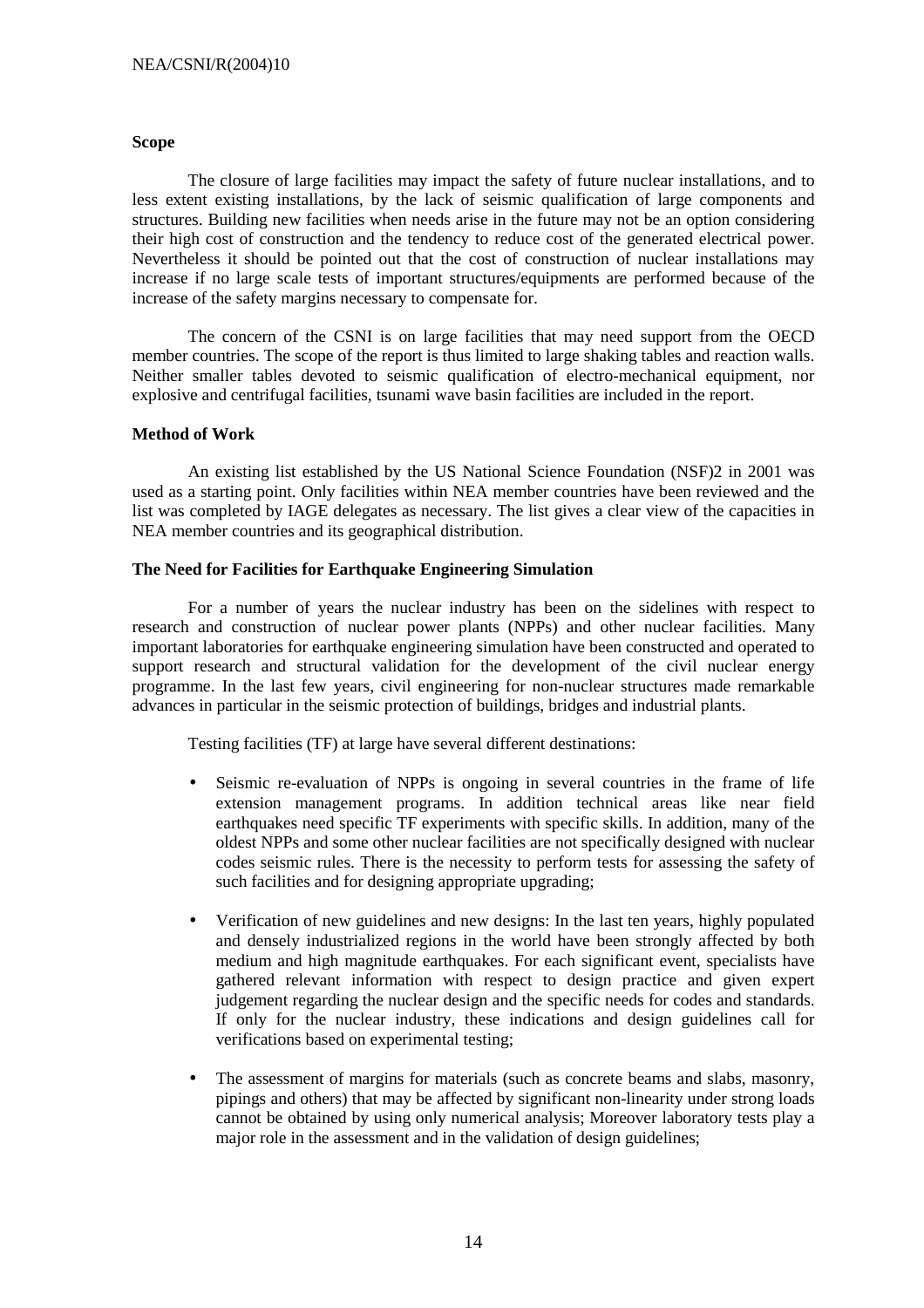• Qualification of innovative devices: A large number of technologies have been developed and investigated. A significant number of innovative devices were designed and constructed; related to base isolation, energy dissipation, active and semi-active control of vibration of structures. These new innovative technologies for earthquake protection and vibration control need laboratory tests for assessment, optimization, improvement and validation of both the devices and the associated design guidelines.

Widely used for several purposes, a large number of laboratories for earthquake engineering exist in the world. The US National Science Foundation (NSF) compiled them.

# **Existing Testing Facilities**

#### *The USA NSF/NEES Directory of International Earthquake Engineering Research Facilities*

A preliminary investigation led to the identification of a list of existing testing facilities in the world having capability of performing tests for earthquake engineering purpose and of interest for NPPs design and verification. The US National Science Foundation (NSF) initiative to set-up a Network for Earthquake Engineering Simulation (NEES), was checked to determine if a similar investigation were done, even though for other purposes. In 2001, the NSF/NEES published the "Directory of International Earthquake Engineering Research Facilities" on the internet site below:

http://www.sri.com/policy/csted/sandt/DirectoryEarthquake.html.

After having analyzed the Directory, it was evident that this was an excellent basis also to answer the concern of CSNI; i.e. to verify that adequate testing facilities exists for the assessment and re-evaluation of existing NPPs and other nuclear facilities as well as for supporting a possible restart of research and construction of innovative NPPs.

It was decided not to further investigate the facilities for earthquake engineering simulation and adopt the above-mentioned Directory as a basis document to address its concerns. As mentioned before, the Directory was reviewed and completed by IAGE delegates.

While the Directory includes different kinds of facilities and field-testing equipments, only shaking tables and reaction walls have been considered in this study.

Data in tables 1 and 2 includes additions by NEA member countries.

#### **Synthesis of the Characteristics of the Facilities**

The present executive summary will present a synthesis of the most significant characteristics of the facilities; for the majority all details are included in the above-mentioned NSF/NEES Directory.

Some of the shaking tables considered, in particular in Japan and in Europe, were built and are owned by companies or research centres involved in activities directly related to nuclear facilities and energy plants.

A selection of 51 shaking tables and 32 reaction walls was considered. The distribution is as follows (see tables 1 and 2):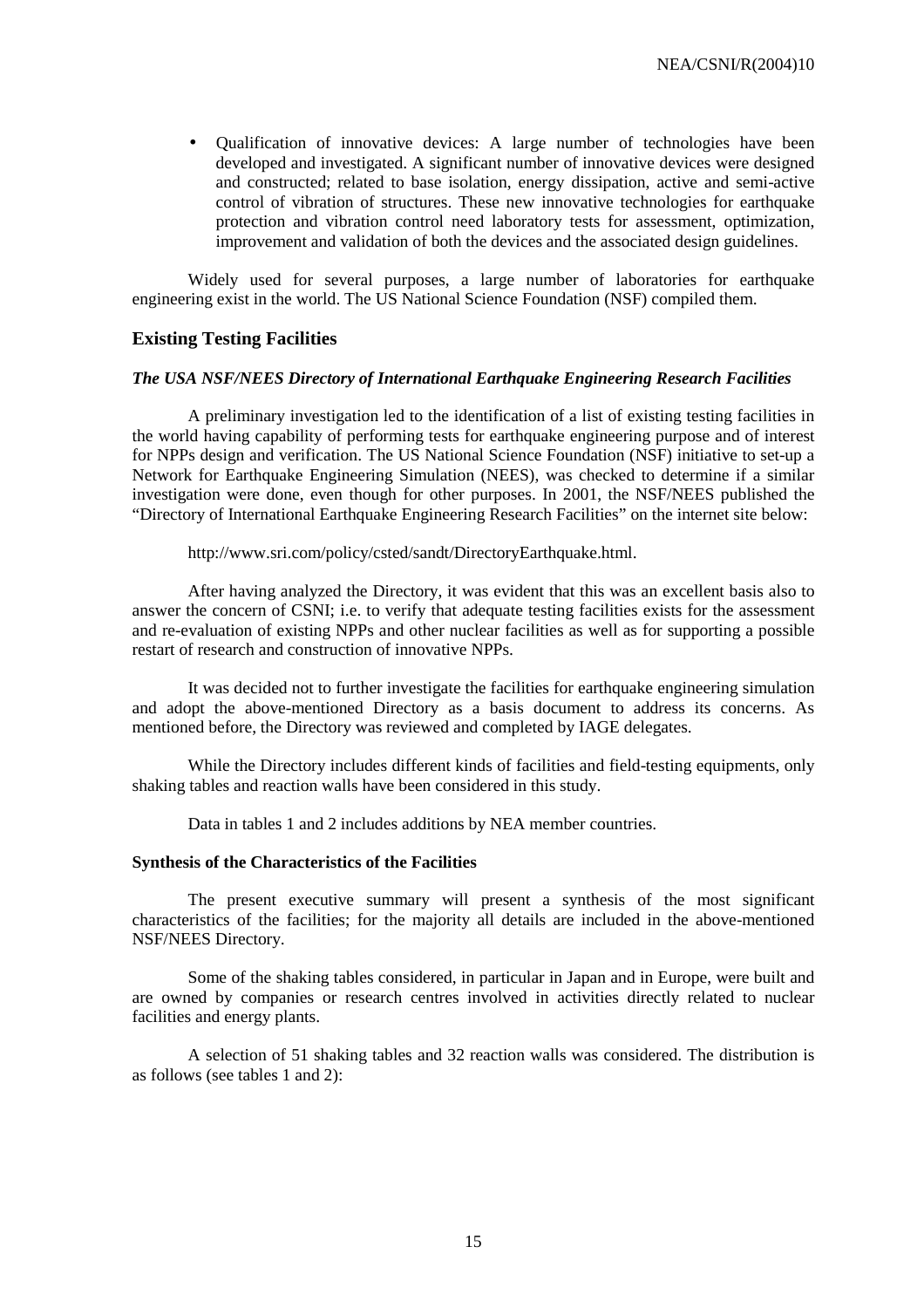### *Shaking Tables*

- $\checkmark$ Europe 10 (distributed in various European countries)
- $\checkmark$ America 8 (all in USA)
- $\checkmark$ Asia 33 (30 in Japan + Taiwan, Korea and China)

Limiting the payload to more than 30 tons, there are 28 shaking tables in the list distributed as follows:

 $\checkmark$ Europe 4  $\checkmark$  America 5  $\checkmark$ Asia 19

The maximum payload varies considerably by continents; in Europe the max payload is about 100 tons, in North America about 50 tons while in Asia it is more than 1000 tons (i.e. NIED, Japan).

With regard to frequency range most of the tables can cover frequencies typical of earthquakes. Future issues might come from near field earthquake loadings that may not be adequately addressed using existing shaking tables.

# *Reaction Walls*

|              | $\checkmark$ Europe  | 1 (owned by the European Commission)           |
|--------------|----------------------|------------------------------------------------|
|              | $\checkmark$ America | 16 $(15 \text{ in USA} + 1 \text{ in Mexico})$ |
| $\checkmark$ | Asia                 | 15 (all in Japan)                              |

Reaction walls allow pseudo-dynamic testing of building structures (which can be modelled as lumped mass systems); while for many components typical of NPPs and other nuclear facilities, it is necessary to perform tests on shaking tables.

USA and Japan are strongly involved in this kind of testing facilities based on the pseudodynamic methodology for earthquake simulation. Universities and other US organizations performing tests for third parties manage most of the facilities. US facilities are available commercially and can be used for nuclear applications.

Japan operates two very large reaction walls and several smaller ones.

In Europe, there is only one large reaction wall, which is networked with some medium size shaking tables. The network is potentially interesting for testing NPPs buildings and components.

### **Synthesis**

The most significant characteristics of the facilities for earthquake simulation are presented in this report while, for the majority, full details are collected in the NSF/NEES Directory.

It is evident that the best-equipped country for testing nuclear facilities against earthquakes is Japan since it owns and manages the largest shaking tables and reaction walls in the world.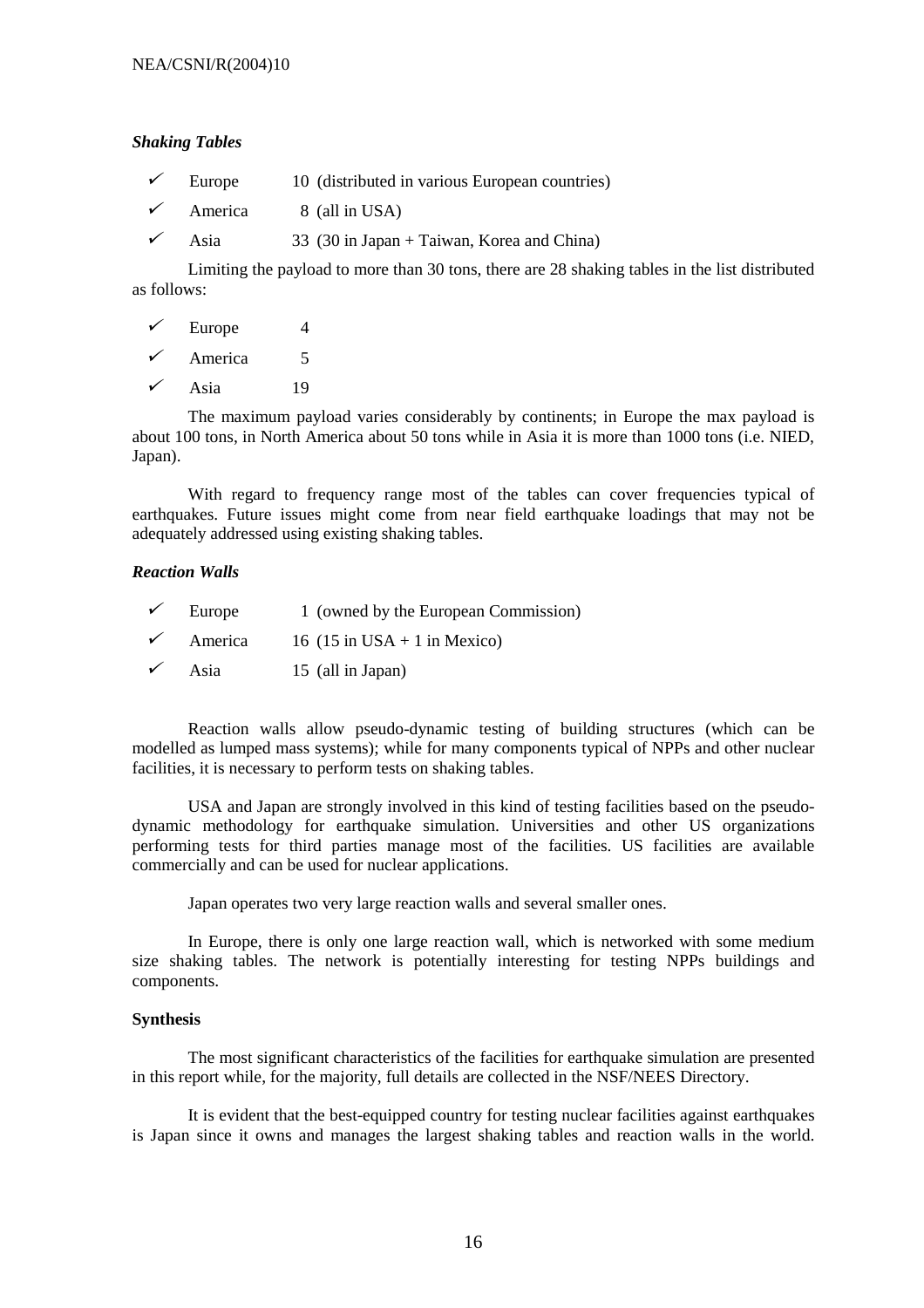Moreover it must be stressed that Japan is the only country having shaking tables allowing large scale model testings.

The USA is well equipped particularly with regards reaction walls, while shaking tables are limited to 50 tons. It must be stressed that a very significant effort is underway to improve, through the NSF/NEES programme, the earthquake engineering simulation facilities in the USA.

In Europe, there is only one large reaction wall, which is managed by the Joint Research Centre (JRC) of the European Commission at Ispra (VA, Italy). It is networked with shaking tables limited to a maximum payload of 100 tons. In principle this network can provide significant testing capability for earthquake engineering simulation for nuclear facilities and plants. However, JRC is engaged in its own institutional programme and its reaction wall could be unavailable for supporting the restart of nuclear energy or the seismic re-evaluation of existing NPPs. Further, the existing European shaking tables allow testing of middle-size mock-ups only. The most relevant evolution in Europe is oriented to the advance in testing equipments and methodologies; in particular a new system based on two middle size shaking tables allowing synchronous and asynchronous input signals is proposed by CEA, France, owner of the actual biggest shaking table in Europe. As to reaction wall, the pseudodynamic methodology is evolving from a step-by-step approach to continuous testing methods.

### **Conclusions**

The present analysis leads to the conclusion that only Japan is fully equipped for facing the testing needs of large mock-ups. The USA will further improve its significant testing capability through the NSF/NEES programme; this improvement should be mainly oriented to the construction of a very large shaking table. Europe has significant potential testing capability but the only existing reaction wall could be phased out (due to the decrease in JRC's institutional programme funds); advances are limited mainly in testing techniques and methodologies while limited improvement of testing capabilities is foreseen, in particular for large shaking tables.

It is known that a nuclear energy programme could restart at a world-wide level; in particular advanced studies on new generation reactors (i.e. generation IV) with improved safety and having a fuel-cycle reducing proliferation risk are under study. When there is a restart in the design and the construction on NPPs, seismic loads (and several faulted conditions) will be considered from the early stage of the design (according to the "safety in depth" principle). Earthquake testing simulation, in particular for new generation reactors, will become very important and testing facilities will play a major role. In that case, the seismic testing capabilities in the USA and in Europe should be carefully assessed to be sure that they are congruent with the needs.

Seismic testing capacity strategy or programs should consider existing testing facilities as well as approaches available or in a research phase (global behaviour tests, small size mock-ups and scale effect, sub-structurizing). Such programs may optimize the use of existing facilities or ultimately may stress the need for new ones. Currently the USA is making an important effort in this direction through the NSF/NEES initiative while nothing similar actually exists in Europe.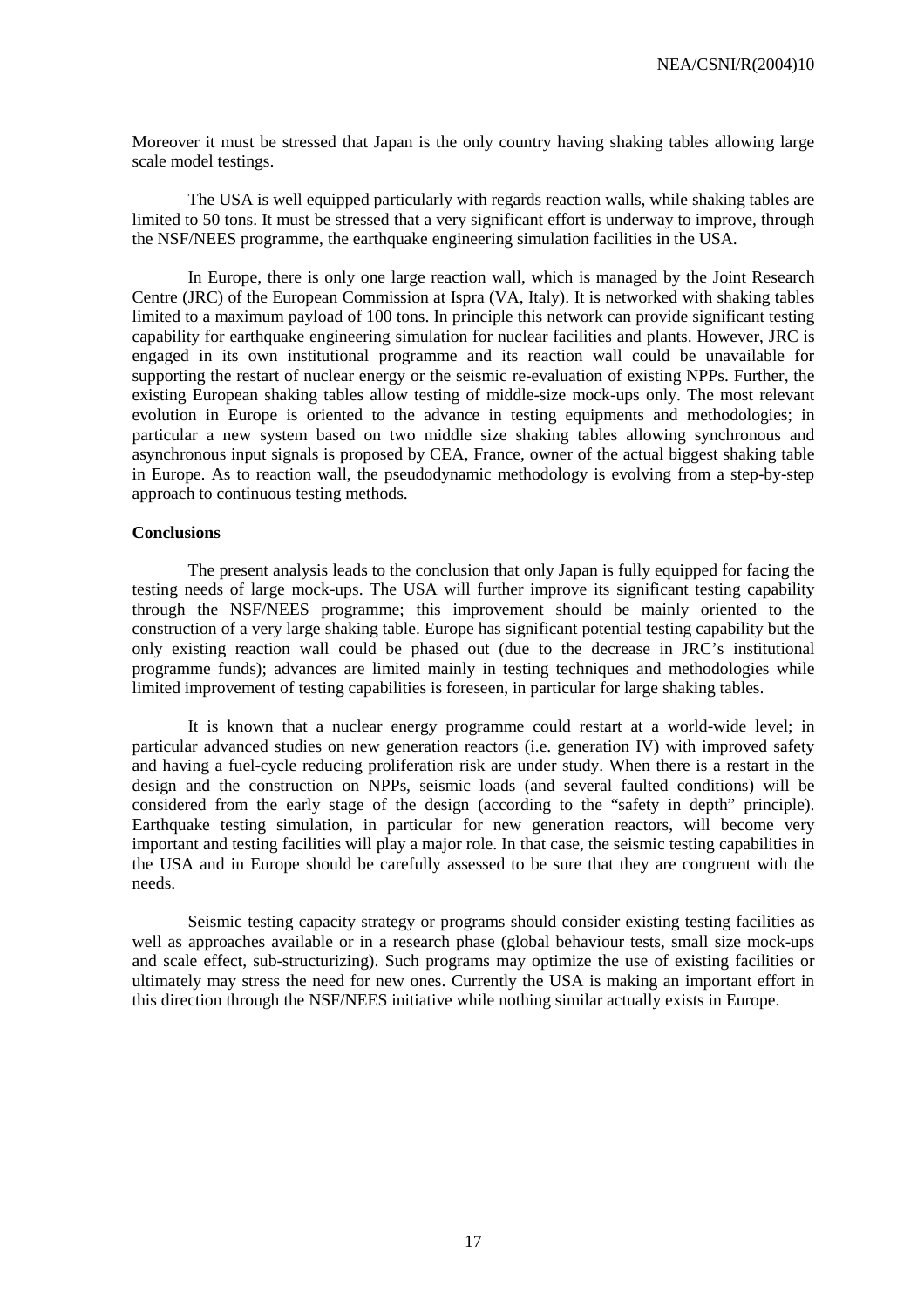$\overline{a}$ 

Large testing facilities for nuclear power plants design and verification are not at risk per se. Nevertheless studies on future experimental needs should be conducted in OECD countries, and research on approaches should be pursued to allow an efficient response to needs to come.

<sup>2</sup> *Directory of International Earthquake Engineering Research Facilities - Prepared for: The National Science Foundation George E. Brown, Jr. Network for Earthquake Engineering Simulation By SRI International on October 22, 2001*

<sup>1</sup> *Nuclear Safety Research in OECD Countries: major facilities and programmes at risk Ref NEA3145 Published in 2002.*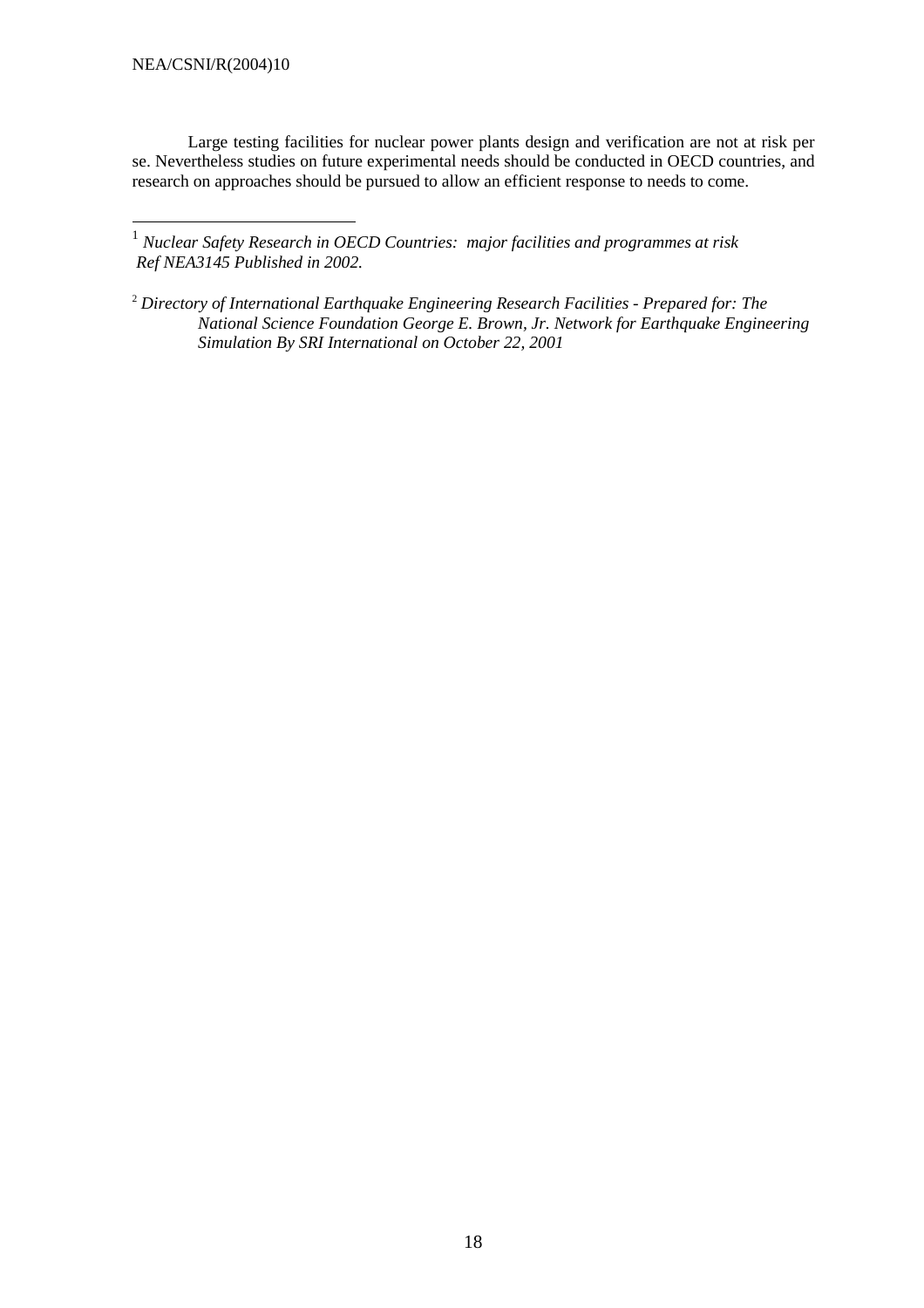| <b>INSTITUTION</b>                       | Continent | Country       | Degrees<br>Freedom | [Ton met.]<br>Payload | Area<br>[m2]    | $[+/-$ mm]<br>X-Displ   | $[+/$ - mm/s $]$<br>X-Veloc | X-Accel<br>[g]                                                                                                                                         | Max Frq<br>[Hz]     |
|------------------------------------------|-----------|---------------|--------------------|-----------------------|-----------------|-------------------------|-----------------------------|--------------------------------------------------------------------------------------------------------------------------------------------------------|---------------------|
| Commissariat a l' Energie Atomique       | Europe    | France        |                    | $\overline{0}$        | 36              | 125                     | 1000                        | $\mathbf{\Omega}$                                                                                                                                      | $\overline{5}$      |
| Hydroproject Research Institute          | Europe    | Russia        |                    | 45                    | 36              | 001                     | 600                         |                                                                                                                                                        | $\frac{0}{1}$       |
| Labor. Nacional de Engen Civil           | Europe    | Portugal      |                    | 86                    |                 |                         | 700                         |                                                                                                                                                        |                     |
| Univ. of St. Cyril and Methodius         | Europe    | Macedonia     |                    | 36                    | 25              | $175$<br>$125$          |                             |                                                                                                                                                        | <u>ន ន ទ្ទី ន ន</u> |
| <b>KFA Juelich</b>                       | Europe    | Germar        |                    | 23                    | 25              | 100                     | 640<br>800                  |                                                                                                                                                        |                     |
| Enel. Hydro-ISMES                        | Europe    | <b>Italy</b>  |                    | $\frac{6}{1}$         | $\frac{6}{1}$   |                         | 550                         | 5                                                                                                                                                      |                     |
| Univ. of Bristol                         | Europe    | $\leq$        |                    | $\dot{4}$             | თ               | $100$<br>$150$<br>$100$ | 700                         |                                                                                                                                                        |                     |
| ENEA                                     | Europe    | ltaly         |                    | တ                     | $\frac{6}{1}$   |                         | 500                         |                                                                                                                                                        |                     |
| National Tech. University Athens         | Europe    | Greece        |                    | တ                     | $\frac{6}{1}$   |                         | 890                         |                                                                                                                                                        | $\frac{8}{1}$       |
| Ansaldo Meccanica Nucleare               | Europe    | <b>Ital</b> y | ო                  | $\circ$               | $\frac{2}{3}$   | $\overline{C}$          | 860                         |                                                                                                                                                        | 60                  |
| Nishimatsu Construction Corp.            | Asia      | Japan         | ဖ                  | 65                    | $30\,$          | 500                     | 1500                        | 1(200ton)<br>1(200ton)<br>2(100ton)<br>2(50ton)<br>2(60ton)<br>3(35ton)<br>3(35ton)<br>3<br>4<br>4<br>4<br>4<br>4<br>4<br>4<br>4<br>4<br>7<br>3(35ton) | 50                  |
| NIED (Nat. Inst. for Disaster prevent.)  | Asia      | Japan         |                    | 500                   | 218             | 220                     | 900                         |                                                                                                                                                        | 50                  |
| NIED (Nat. Inst. for Disaster prevent.)  | Asia      | Japan         |                    | 1200                  | 300             | 1000                    | 2000                        |                                                                                                                                                        | 45                  |
| Nuclear Power Engineering Corp.          | Asia      | Japan         |                    | 1000                  | 225             |                         |                             |                                                                                                                                                        | $\infty$            |
| Public Works Research Institute          | Asia      | Japan         |                    | 300                   | 64              | 200<br>600<br>100       | 750<br>2000<br>700          |                                                                                                                                                        | <u>ទ</u>            |
| Mitsubishi Electric Corp.                | Asia      | Japan         |                    | $\overline{4}$        | $\frac{6}{5}$   |                         |                             |                                                                                                                                                        | 80                  |
| Mitsubishi Heavy Industries Corp.        | Asia      | Japan         |                    | 100                   | 36              | ${\tt S0}$              |                             |                                                                                                                                                        | 50                  |
| Hazama Corp Ltd.                         | Asia      | Japan         |                    |                       | $\overline{24}$ | 300                     | 1500<br>1150                |                                                                                                                                                        | SO                  |
| Kumagai-Gumi Corp Ltd.                   | Asia      | Japan         |                    | <b>228</b>            | 25              | $\rm 80$                | 600                         |                                                                                                                                                        |                     |
| Kumagai-Gumi Corp Ltd.                   | Asia      | Japan         |                    |                       | 25              | 260                     |                             |                                                                                                                                                        | 2 2                 |
| Kajima Corp Ltd.                         | Asia      | Japan         |                    |                       | 25              | 200                     | 1500<br>1000                |                                                                                                                                                        | 8                   |
| National Institute for Rural Engineering | Asia      | Japan         |                    | 5045                  |                 | 150                     | 750                         |                                                                                                                                                        | ਼੍ਰ                 |
| Obayashi-Gumi Corporation                | Asia      | Japan         |                    | 50                    |                 | 600                     | 2000                        |                                                                                                                                                        | င္တ                 |
| Instit. of Machinery and Metals          | Asia      | Korea         |                    | 27                    | $\frac{6}{1}$   | 200                     | 750                         |                                                                                                                                                        | ន                   |

Table 1: Shaking Tables per Continent, Payload and Degree of Freedom **Table 1: Shaking Tables per Continent, Payload and Degree of Freedom**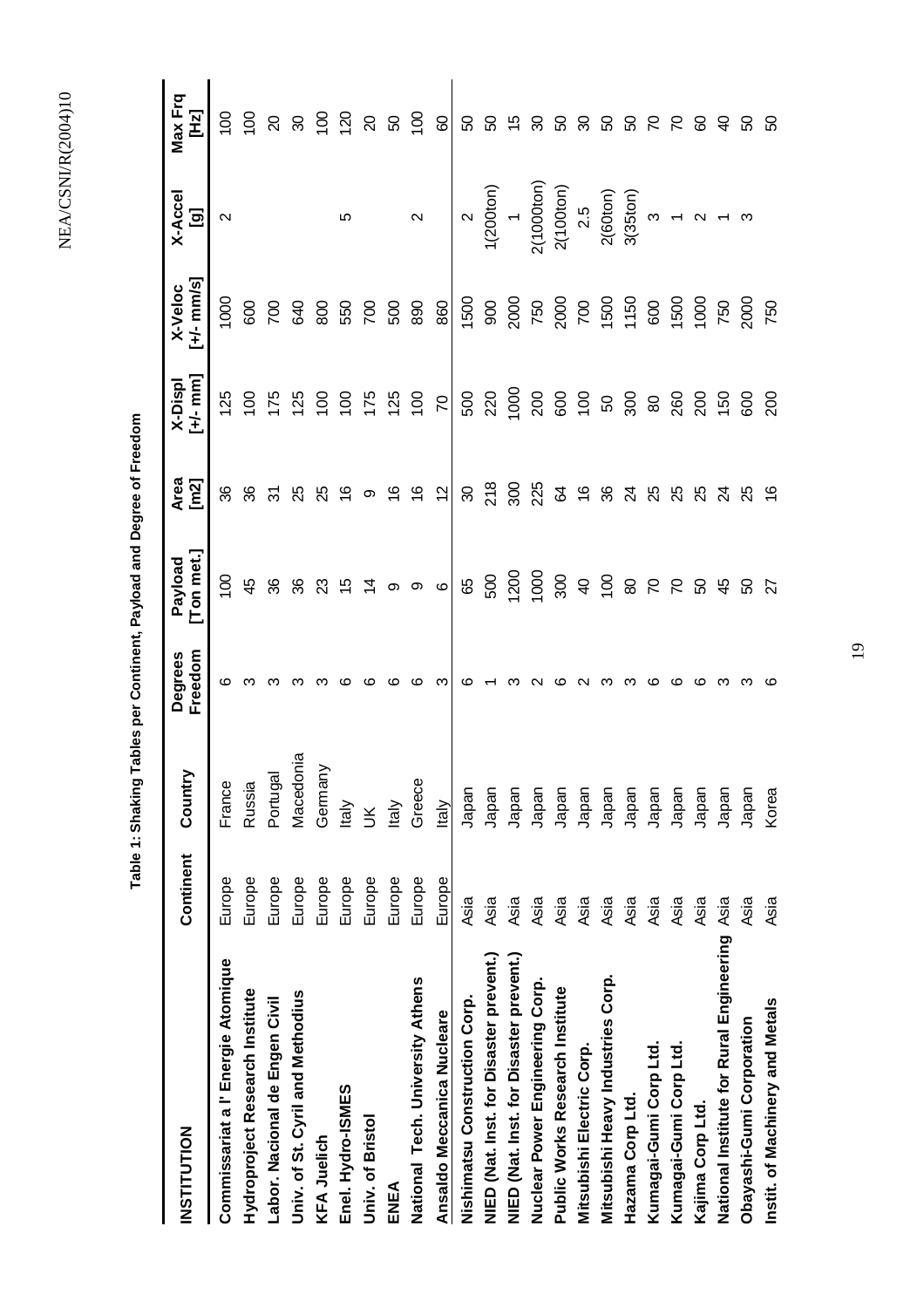| Nation Center for Research in EE    | Asia    | Taiwan     |                         |                                                           |                                                                                                        |                                                                                                                                                                                                                                                                                                                                                                  |  |
|-------------------------------------|---------|------------|-------------------------|-----------------------------------------------------------|--------------------------------------------------------------------------------------------------------|------------------------------------------------------------------------------------------------------------------------------------------------------------------------------------------------------------------------------------------------------------------------------------------------------------------------------------------------------------------|--|
| Fujita Corporation                  | Asia    | Japan      |                         |                                                           |                                                                                                        |                                                                                                                                                                                                                                                                                                                                                                  |  |
| NYK Logistics Technology Institute  | Asia    | Japan      |                         |                                                           |                                                                                                        |                                                                                                                                                                                                                                                                                                                                                                  |  |
| Shimizu Corporation                 | Asia    | Japan      |                         |                                                           |                                                                                                        |                                                                                                                                                                                                                                                                                                                                                                  |  |
| <b>Tobishima Corporation</b>        | Asia    | Japan      |                         |                                                           |                                                                                                        |                                                                                                                                                                                                                                                                                                                                                                  |  |
| Ishikawajima Harima Heavy Ind Corp  | Asia    | Japan      |                         |                                                           |                                                                                                        |                                                                                                                                                                                                                                                                                                                                                                  |  |
| Taisei Corporation                  | Asia    | Japan      |                         |                                                           |                                                                                                        |                                                                                                                                                                                                                                                                                                                                                                  |  |
| Hitachi Ltd.                        | Asia    | Japan      |                         |                                                           |                                                                                                        |                                                                                                                                                                                                                                                                                                                                                                  |  |
| Kawasaki Heavy Industries Corp      | Asia    | Japan      |                         |                                                           |                                                                                                        |                                                                                                                                                                                                                                                                                                                                                                  |  |
| <b>JDC Corp.</b>                    | Asia    | Japan      |                         |                                                           |                                                                                                        |                                                                                                                                                                                                                                                                                                                                                                  |  |
| Penta-Ocean Construction Co., Ltd   | Asia    | Japan      |                         |                                                           |                                                                                                        |                                                                                                                                                                                                                                                                                                                                                                  |  |
| Penta-Ocean Construction Co., Ltd   | Asia    | Japan      |                         |                                                           |                                                                                                        |                                                                                                                                                                                                                                                                                                                                                                  |  |
| Tokyu Const. Corp.                  | Asia    | Japan      | n N C N N N C C C C C C |                                                           |                                                                                                        |                                                                                                                                                                                                                                                                                                                                                                  |  |
| Okumura Corp.                       | Asia    | Japan      |                         |                                                           |                                                                                                        |                                                                                                                                                                                                                                                                                                                                                                  |  |
| Tobishima Corp.                     | Asia    | Japan      |                         |                                                           |                                                                                                        |                                                                                                                                                                                                                                                                                                                                                                  |  |
| <b>Building Research Institute</b>  | Asia    | Japan      |                         |                                                           |                                                                                                        |                                                                                                                                                                                                                                                                                                                                                                  |  |
| Port and Airport Research Institute | Asia    | Japan      |                         |                                                           |                                                                                                        |                                                                                                                                                                                                                                                                                                                                                                  |  |
| Kyoto University                    | Asia    | Japan      |                         |                                                           |                                                                                                        |                                                                                                                                                                                                                                                                                                                                                                  |  |
| Tonji University                    | Asia    | China      |                         |                                                           |                                                                                                        |                                                                                                                                                                                                                                                                                                                                                                  |  |
| Univ. of Buffalo (NEES)             | America | S<         | <u>ດ ພ</u>              | 8 1 1 2 2 3 4 5 6 5 6 7 7 6 6 6 6 6 6 6 6 6 6 7 6 6 7 8 7 | <u>ទ ទី ខ្លី ខ្លី ទី ខ្លី ម៉ូ ម៉ូ ទី ខ្លី ខ្លី ម៉ូ ខ្លី ខ្ញី ខ្ញី ម៉ូ ច័ ខ្ញី ខ្លី ខ្លី ម៉ូ ទី ម៉ូ</u> | $- \frac{1}{2}$<br>$- \frac{1}{2}$<br>$- \frac{1}{2}$<br>$- \frac{1}{2}$<br>$- \frac{1}{2}$<br>$- \frac{1}{2}$<br>$- \frac{1}{2}$<br>$- \frac{1}{2}$<br>$- \frac{1}{2}$<br>$- \frac{1}{2}$<br>$- \frac{1}{2}$<br>$- \frac{1}{2}$<br>$- \frac{1}{2}$<br>$- \frac{1}{2}$<br>$- \frac{1}{2}$<br>$- \frac{1}{2}$<br>$- \frac{1}{2}$<br>$- \frac{1}{2}$<br>$- \frac{$ |  |
| Univ. of Calif. at Berkeley (NEES)  | America | JSA        |                         |                                                           |                                                                                                        |                                                                                                                                                                                                                                                                                                                                                                  |  |
| U.S. Army Civil Engin Rese Lab      | America | <b>ASL</b> |                         |                                                           |                                                                                                        |                                                                                                                                                                                                                                                                                                                                                                  |  |
| Univ. of Nevada at Reno (NEES)      | America | <b>ASL</b> |                         |                                                           |                                                                                                        |                                                                                                                                                                                                                                                                                                                                                                  |  |
| Univ. of Calif at San Diego         | America | JSA        |                         |                                                           |                                                                                                        |                                                                                                                                                                                                                                                                                                                                                                  |  |
| Wyle Laboratories                   | America | <b>ASL</b> |                         |                                                           |                                                                                                        |                                                                                                                                                                                                                                                                                                                                                                  |  |
| Univ. of Illinois at Urbana (NEES)  | America | SA         |                         |                                                           |                                                                                                        |                                                                                                                                                                                                                                                                                                                                                                  |  |
| NASA - Alabama                      | America | USA        |                         |                                                           |                                                                                                        |                                                                                                                                                                                                                                                                                                                                                                  |  |

20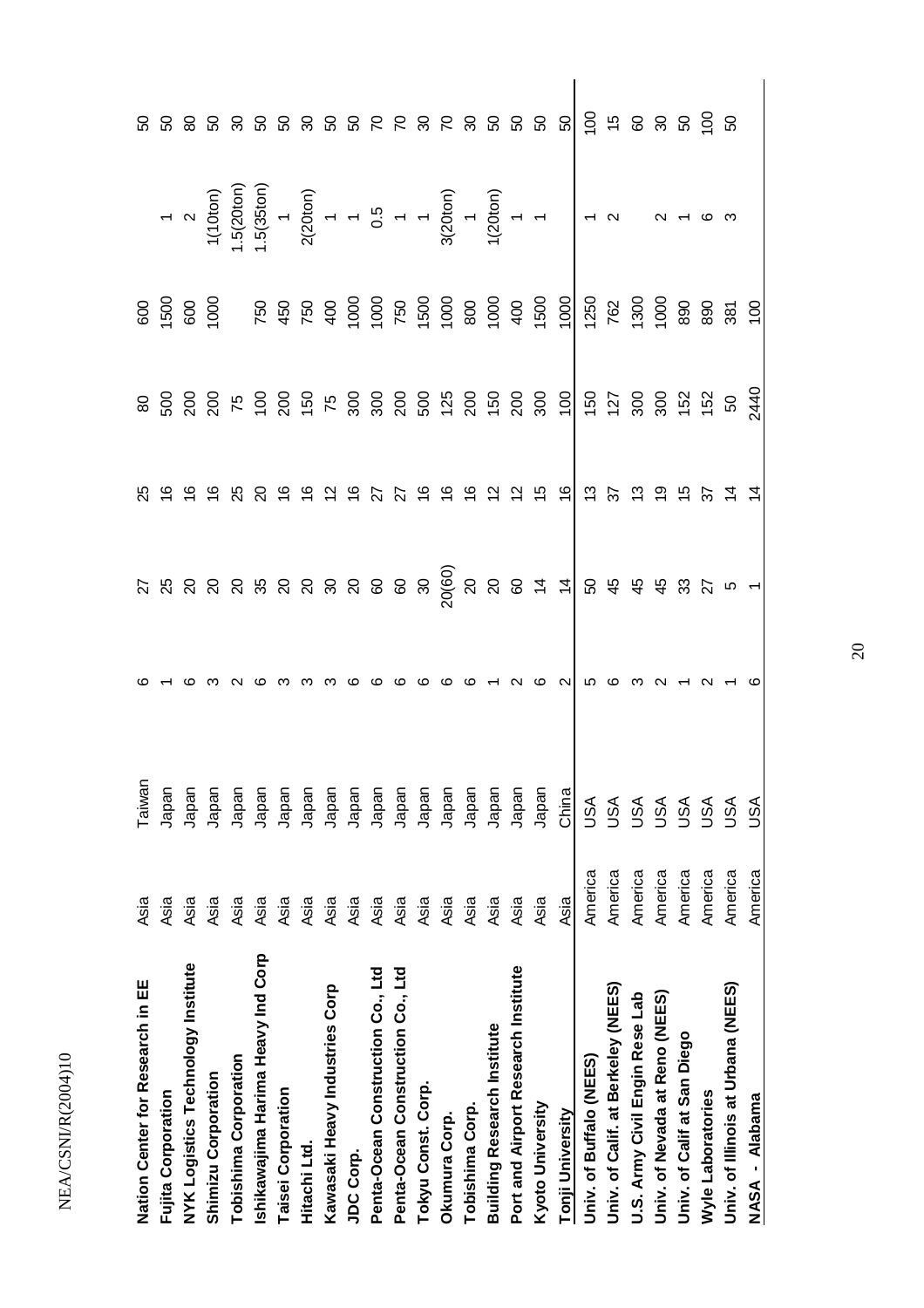| Institution                                                                       | Continent | Country      | Reaction Wall Height<br>$\widehat{\epsilon}$ | Strong Floor Area (m2) |
|-----------------------------------------------------------------------------------|-----------|--------------|----------------------------------------------|------------------------|
| EC Joint Research Centre                                                          | Europe    | <b>Italy</b> | $\frac{6}{5}$                                | 281                    |
| <b>Building Research Institute</b>                                                | Asia      | Japan        | 25                                           | 500                    |
| Nuclear Power Engineering Corp.                                                   | sia<br>⋖  | Japan        | 15.6                                         | 351                    |
| CRIEPI (Central Research Institute of Electric Power<br><b>Fujita Corporation</b> | sia<br>⋖  | Japan        | $\tilde{0}$                                  | 300                    |
| Industry)                                                                         | sia<br>⋖  | Japan        | თ                                            | 120                    |
| Okumura Corp.                                                                     | sia<br>⋖  | Japan        |                                              | 210                    |
| Tobishima Corp.                                                                   | sia<br>⋖  | Japan        | 22                                           | 410                    |
| Ishikawajima Harima Heavy Industries Co.                                          | sia<br>⋖  | Japan        | $\infty$                                     | $\rm 80$               |
| JDC Corp.                                                                         | sia<br>⋖  | Japan        | 10.5                                         | 157                    |
| Tokyu Const. Corp.                                                                | sia<br>⋖  | Japan        | $\frac{8}{1}$                                | 430                    |
| Obayashi-Gumi Corporation                                                         | Asia      | Japan        | $\tilde{c}$                                  | 155                    |
| Kajima Corp Ltd.                                                                  | sia<br>⋖  | Japan        | $\overline{c}$                               | 900                    |
| Hazama Corp Ltd                                                                   | sia<br>⋖  | Japan        | $\frac{8}{1}$                                | 423                    |
| Takenaka Corp.                                                                    | Asia      | Japan        |                                              | 570                    |
| Sumitomo Corporation                                                              | sia<br>⋖  | Japan        |                                              | 100                    |
| Nihon University                                                                  | Asia      | Japan        | $\frac{2}{3}$                                | 285                    |
| Kumagai                                                                           | sia<br>⋖  | Japan        |                                              | 150                    |
| Shimizu Corporation                                                               | Asia      | Japan        | 2                                            | 100                    |
| Southwest Research Institute                                                      | America   | JSA          | ≨                                            | 930                    |
| Univ. of Texas Austin (NEES)                                                      | America   | JSA          | $\frac{4}{2}$                                | 670                    |
| Construction Technology Labs                                                      | America   | <b>USA</b>   | $\mathfrak{Z}$                               | 630                    |
| Purdue University                                                                 | America   | JSA          | $\mathfrak{Z}$                               | 465                    |
| Univ. of Buffalo (NEES)                                                           | America   | ∧s           | $\frac{4}{2}$                                | 453                    |

Table 2: Reaction Walls (RW) per Continent, RW Hight and Strong Floor Area **Table 2: Reaction Walls (RW) per Continent, RW Hight and Strong Floor Area**